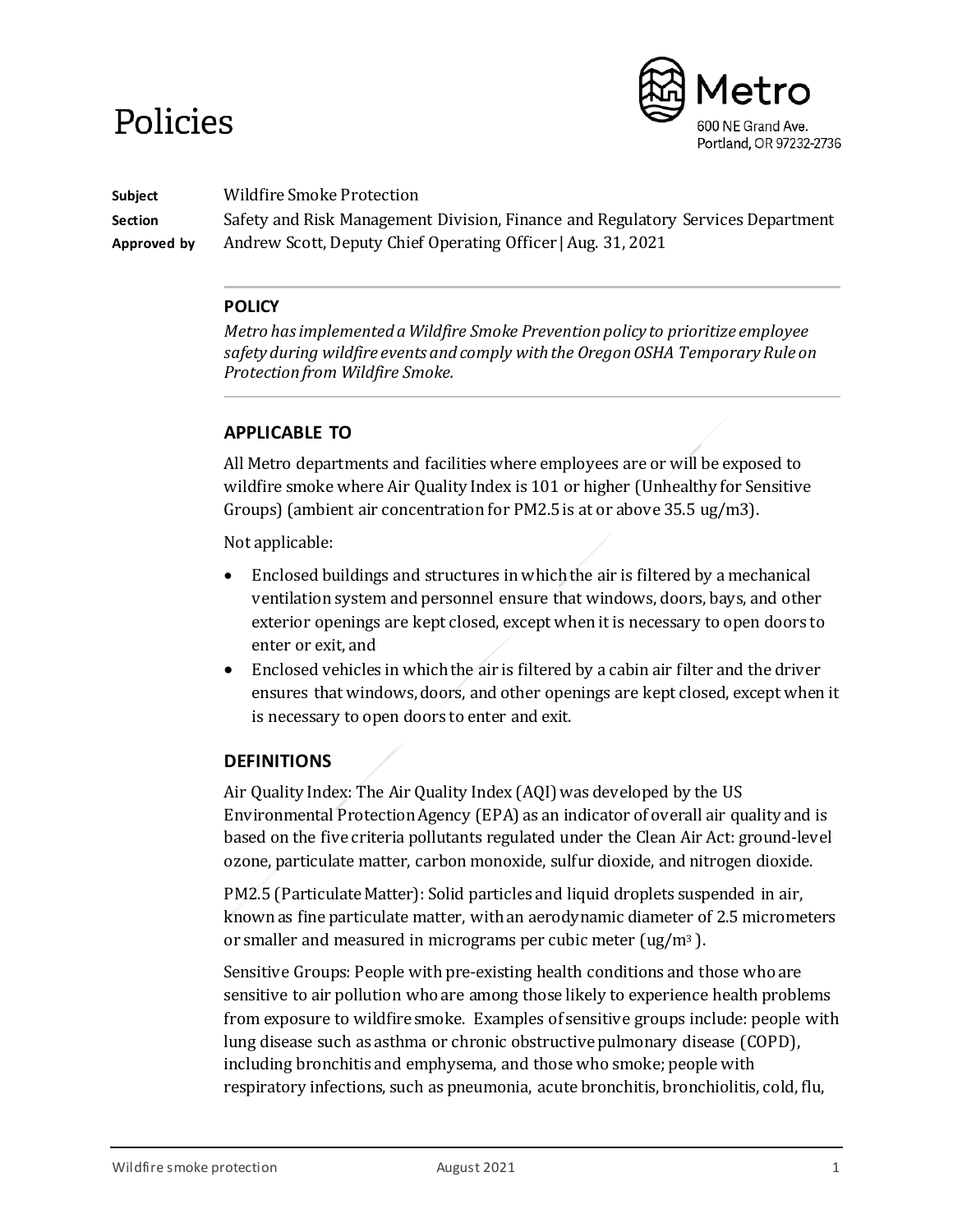or those with or recovering from COVID-19; people with existing heart or circulatory problems, such as irregular heartbeat, congestive heart failure, coronary artery disease, angina, and those who have had a heart attack or stroke; children under 18 years old, and adults over age 65; pregnant women; people with diabetes; and people with other medical or health conditions which can be exacerbated by exposure to wildfire smoke as determined by a physician.

Wildfire Smoke: Emissions from unplanned fires in wildlands, which may include adjacent developed and cultivated areas to which the fire spreads or from where it originates.

Wildlands: Uncultivated and sparsely populated geographical areas covered primarily by grass, brush, trees, slash, or a combination thereof.

# **PROCEDURES**

Metro facility and venue supervisors and managers shall ensure the implementation of the following procedures at their worksites:

## **1. Provide NIOSH approved respirators**

Supervisors must maintain a sufficient number and sizes of NIOSH-approved N95 respirators at each work location where employees work outside for some or all of their work hours and may be exposed to wildfire smoke.

*Note: For the 2021 wildfire season, KN-95s previously approved under the FDA's Emergency Use Authorization can be used to substitute for NIOSH-approved filtering facepiece respirators for exposures under 500.4 ug/m3 (AQI 500).*

# **2. Monitoring Air Quality Index (AQI)**

All Supervisors with employees that work outside for some or all of their shift, will:

- a. Monitor the AQI prior to the start of each shift and adjust operations accordingly.
- b. Monitor the AQI each day for the following work day to allow for adjustments to schedules and assure the ability to implement the requirements of this policy.
- c. Designate an employee during each work shift to monitor AQI for any changes that may require work adjustments according to this policy.

AQI can be monitored utilizing one of the methods listed in Appendix A.

## **3. Employee notification system**

Metro's Emergency Management division will monitor regional smoke levels and send email notifications to managers and supervisors when the likelihood of employee exposure to wildfire smoke exists.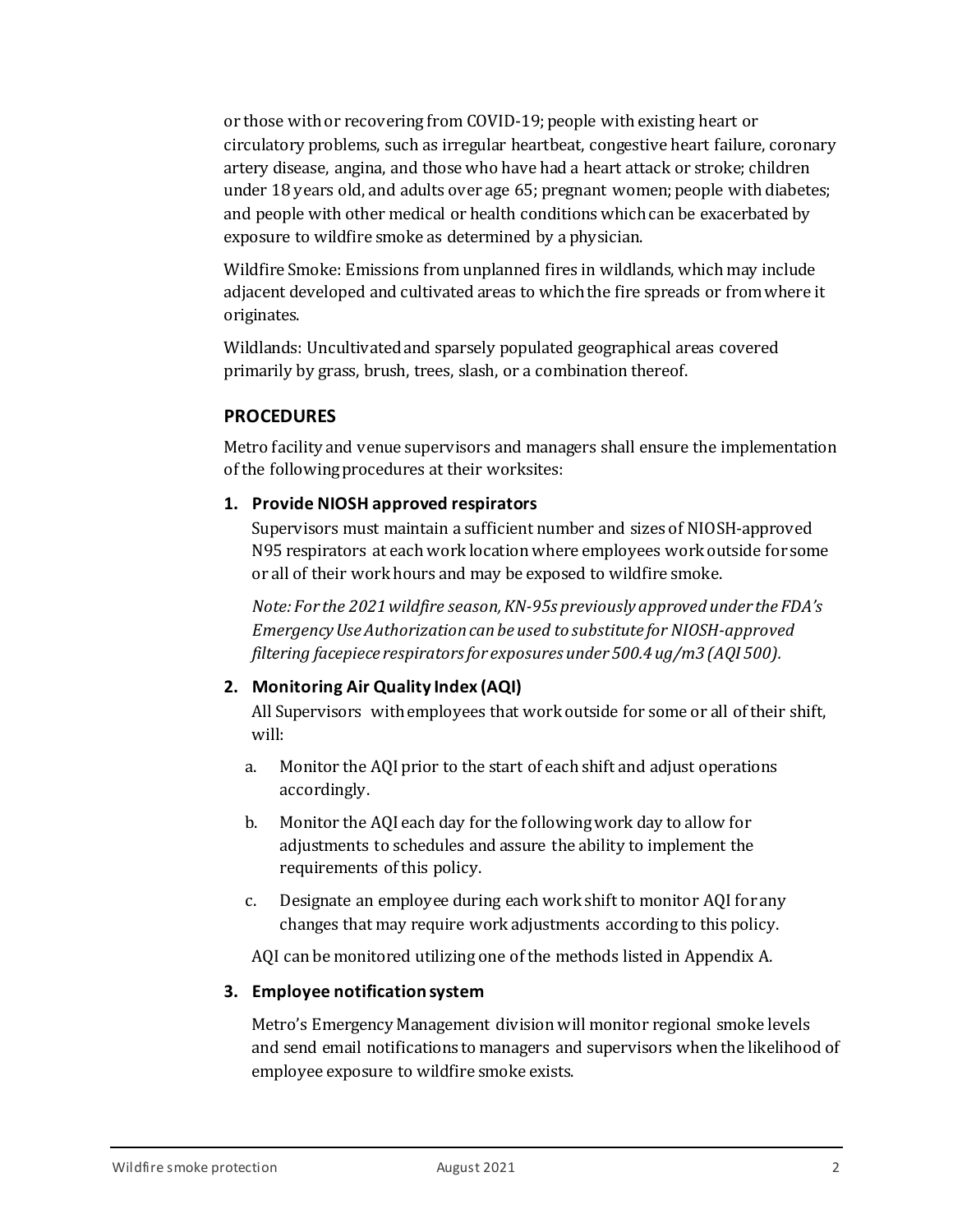Managers and supervisors of employees who work outside for part or all of their shift, are responsible for notifyingtheir employees when the following AQI levels are reached for their work location:

- AQI 101: Unhealthy for Sensitive Groups (PM2.5 is at or above 35.5 ug/m3)
- AQI 201: Very Unhealthy (PM2.5 is at or above 150.5 ug/m3)
- AQI 501 (PM2.5 is at or above 500.4 ug/m3)
- AQI (ambient air concentration for PM2.5) drops below levels requiring protective measures.

## **4. Employee concerns**

Employees are encouraged to report any concerns regarding wildfire smoke to their immediate supervisor. This is especially true if any of the following occurs:

- Air quality improves and worsens; and
- When experiencing severe health symptoms that may be the result of wildfire smoke exposure such as asthma attacks, difficulty breathing, and chest pain.

## **5. Wildfire smoke guidance**

During a wildfire event, Supervisors with employees that work outside for some or all of their shift must monitor the AQI and take actions as described below to protect personnel. Below are the required actions for various AQI levels.

AQI 101: Unhealthy for Sensitive Groups (PM2.5 is at or above 35.5 ug/m3)The following measures shall be implemented at each worksite when the AQI is at or above 101.

• Ensure respirators are readily available for voluntary use to all exposed personnel at their request.

AQI 201 Very Unhealthy (PM2.5 exposure to less than 150.5 ug/m3) The following measures shall be implemented at each worksite when the AQI is at or above 201. If engineering and administrative controls not possible or adequate to reduce exposure to less than AQI 201, respiratory protection is required.

- a. Any requirements listed under AQI 101
- b. Engineering controls: Provide enclosed buildings, structures, or vehicles where the air is adequately filtered.
- c. Administrative controls
	- Relocate work to an outdoor location where the current ambient air concentration of PM2.5 is less than 150.5 ug/m3 (AQI 201)
	- Change work schedules to a time when ambient air concentration of PM2.5 is less than 150.5 ug/m3 (AQI 201).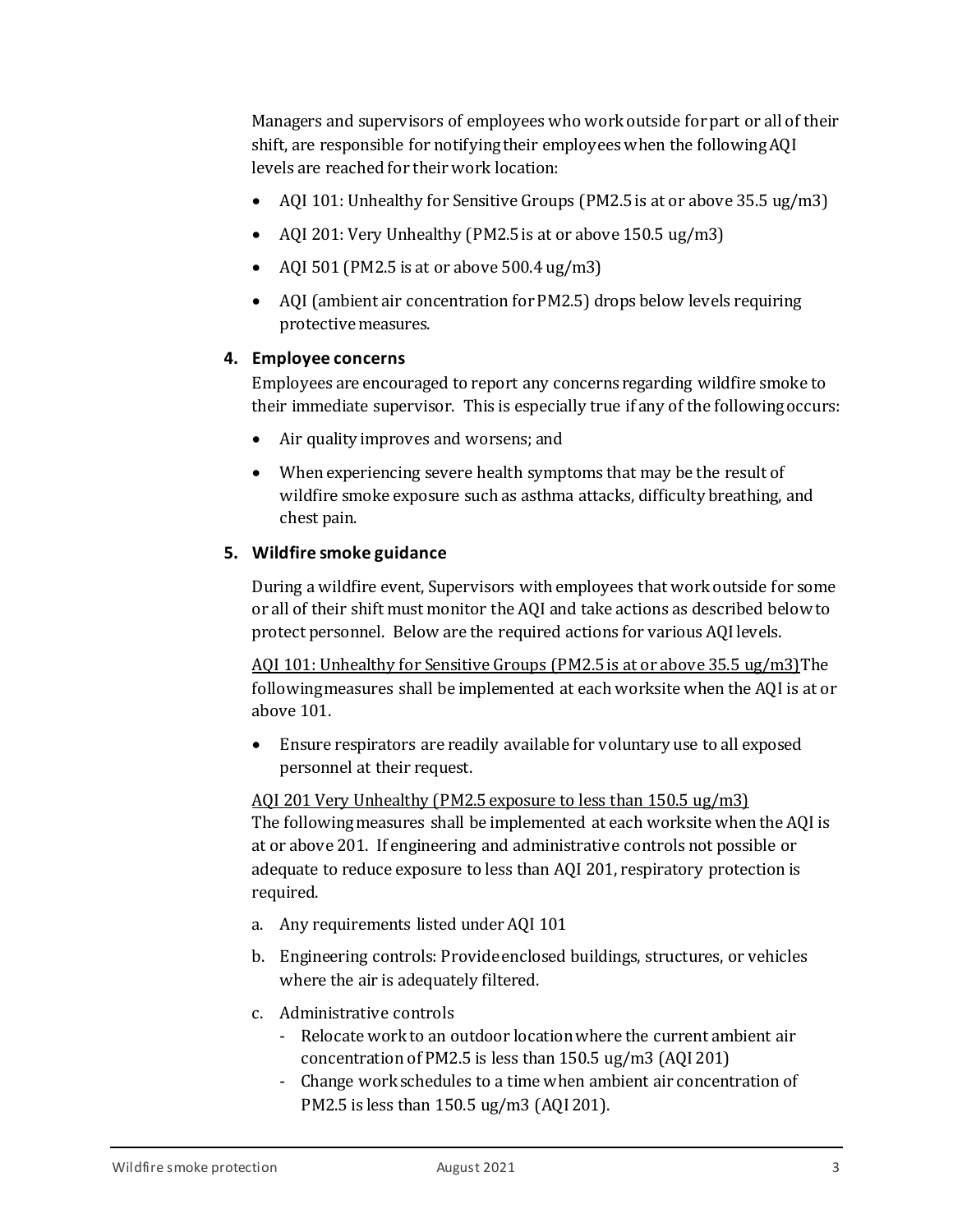d. Respiratory Protection: Ensure that employees wear NIOSH-approved respirators (see Note above).

## AQI 501 or above (PM2.5 is at or above 500.4 ug/m3)

- a. Any measures listed at AQI 201
- b. Ensure that employees wear NIOSH-approved respirators
- c. Implement a complete Respiratory Protection Program See Appendix XX *Note: KN-95s cannot be used as a substitute for NIOSH-approved filtering facepiece respirators for exposures above 500.4 ug/m3 (AQI 500).*

# 6. **Wildfire smoke prevention training**

Employees who may be exposed to a workplace ambient air concentration for AQI 101 or above (PM2.5 at or above 35.5 ug/m3) must receive training in wildfire smoke exposure and protections. The training provided shall include the following topics:

- Symptoms of wildfire smoke exposure, including:
	- Eyes: burning sensations, redness, and tearing of the eyes caused by irritation and inflammation of the eyes that can temporarily impair one's vision.
	- Respiratory system: runny nose, sore throat, cough, difficulty breathing, sinus irritation, wheezing, shortness of breath;
	- Fatigue, headache, irregular heartbeat, chest pain.
- The potential health effects of wildfire smoke, including increased risk of health effects to sensitive groups;
- The definition of sensitive groups as defined under the section (See Definitions);
- The employee's right to report health issues related to wildfire smoke exposure and obtain medical treatment for workplace exposure to wildfire smoke without fear of retaliation;
- How employees can obtain the current and forecasted ambient air concentration for PM2.5 and equivalent AQI level;
- The importance, limitations, and benefits of using a filtering facepiece respirator when provided by the employer, and how to properly put them on.
- The procedures the supervisor must follow if an employee exhibits severe symptoms of wildfire smoke exposure, including appropriate emergency response procedures;
- Employer's methods to protect employees from wildfire smoke;
- Employer's communication system for wildfire smoke hazards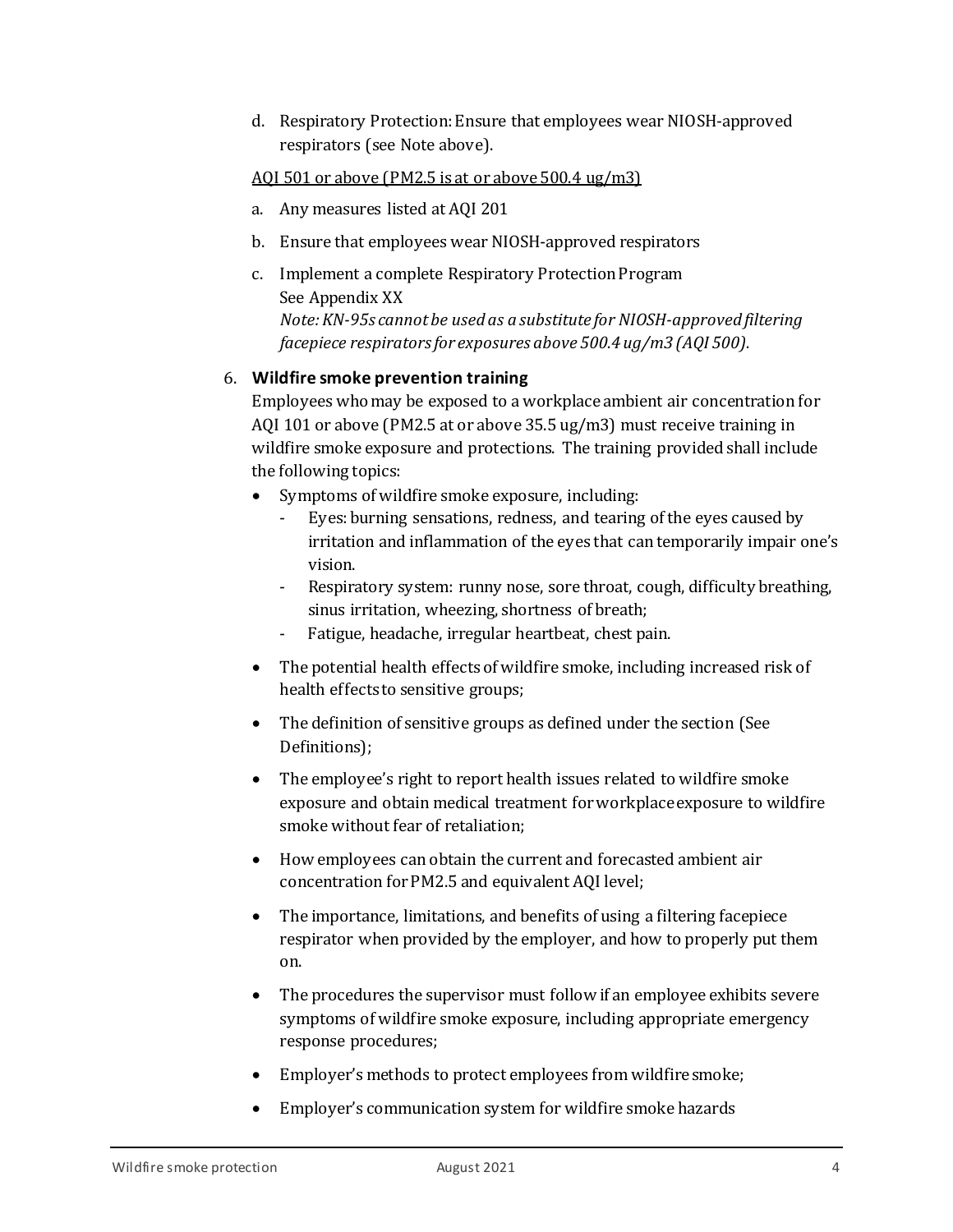# **RESPONSIBILITIES**

#### **Employees**

- All employees are responsible for protecting themselves from wildfire smoke by following these guidelines for prevention and immediately reporting any signs or symptoms to their supervisor.
- Employees are required to participate in training as outlined in this policy.

## **Supervisors**

- Shall ensure the implementation of this policy in the workplace
- Shall ensure the AQI is monitored during wildfire events
- Shall ensure there are adequate supplies of filtering facepiece respirators available

#### **Department directors**

Shall ensure resources are available to implement this policy

#### **Safety and Risk Management Division**

- Develops and maintains this policy
- Develops training and ensures personnel are trained in accordance with this policy
- Audits Metro worksite adherence to this policy

## **REFERENCES**

Oregon OSHA Temporary Rule on Protection From Wildfire Smoke

29 CFR 1910.134 – Respiratory Protection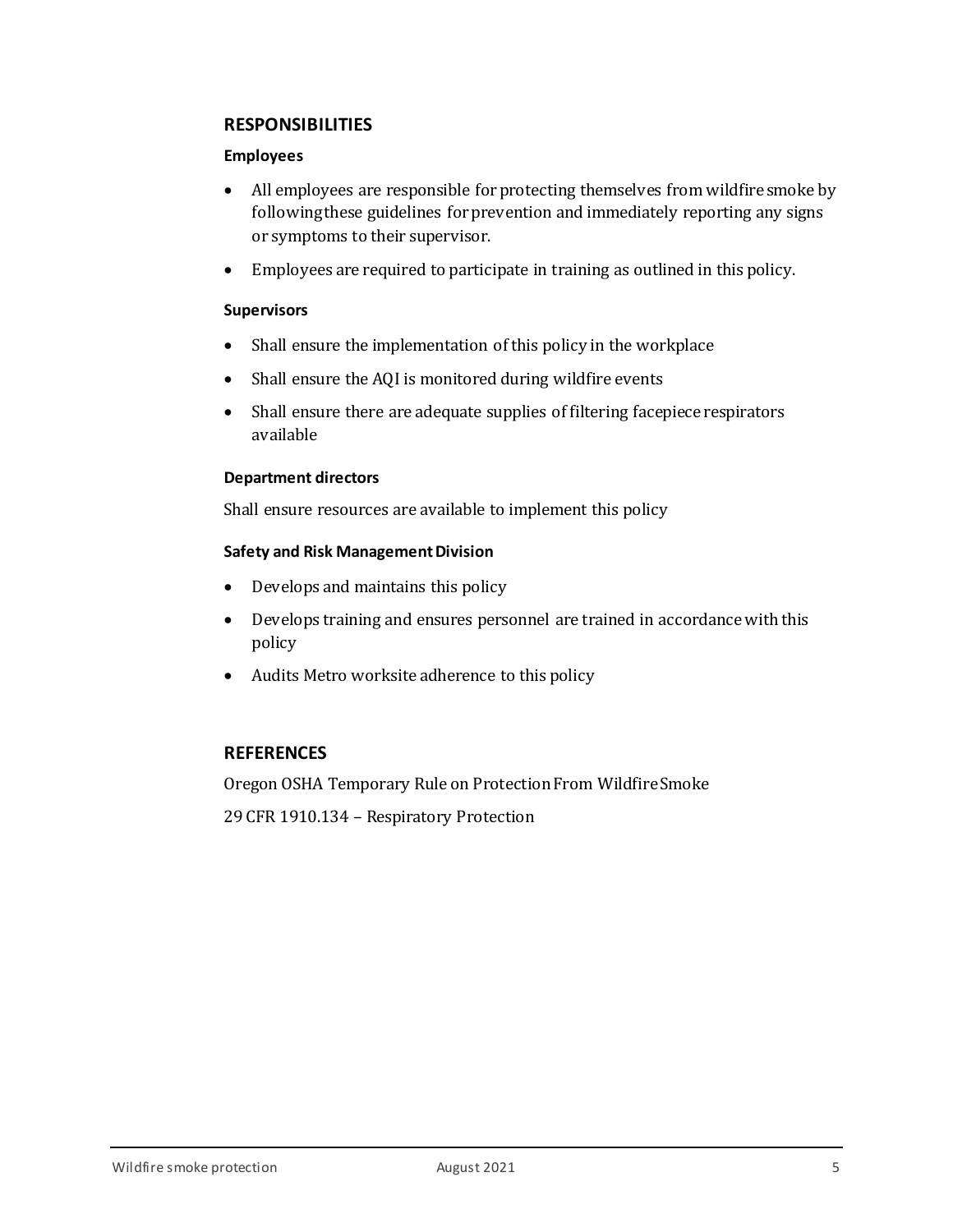# **APPENDICES**

Appendix A Monitoring Air Quality

Appendix B 5-3-1 Index: Estimating visibility

Appendix C Respiratory Protection Program: Wildfire Smoke Filtering Facepiece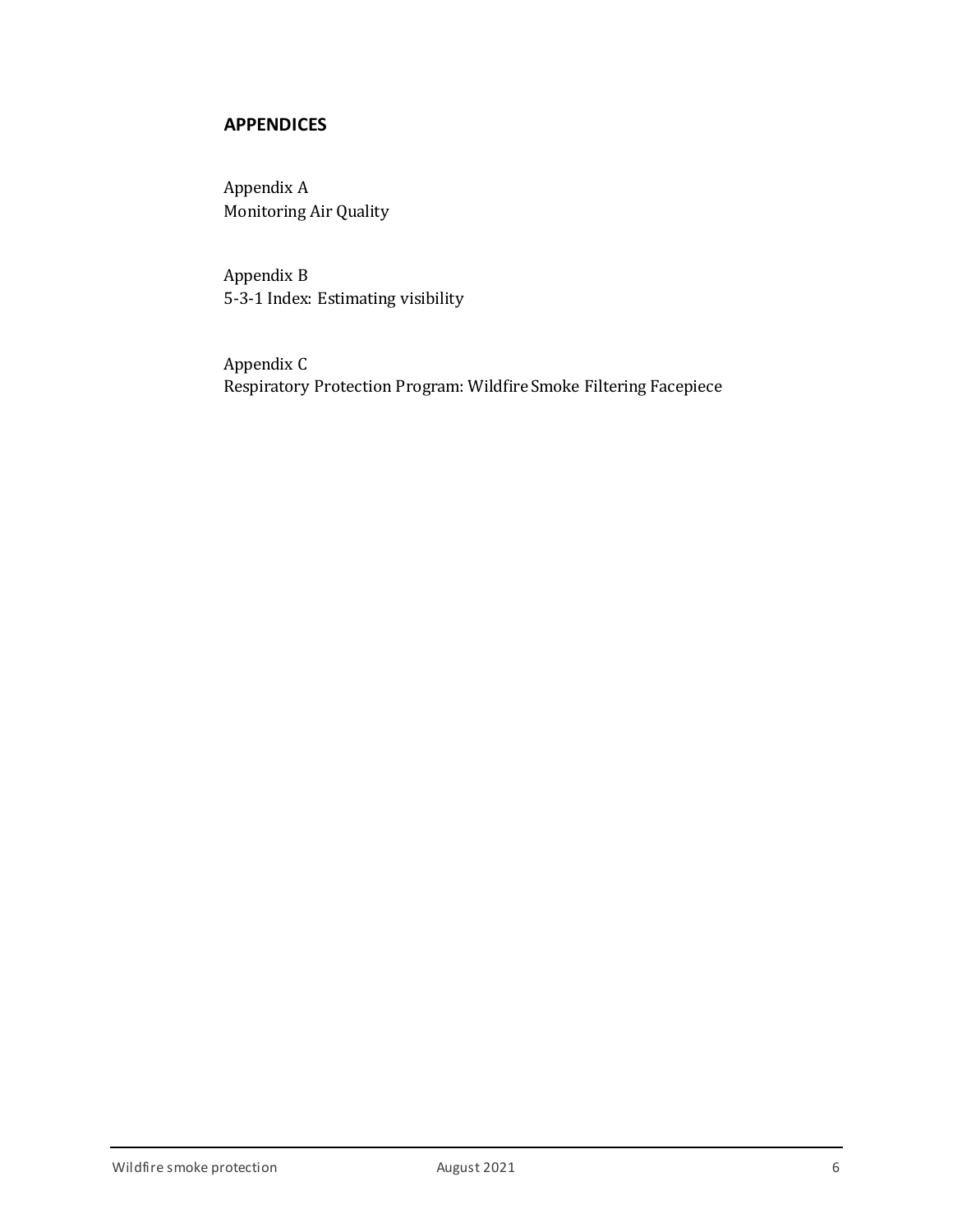# **APPENDIX A**

## **Monitoring air quality**

- a. Metro employees should primarily check the current ambient air concentration for PM2.5 from the U.S. EPA AirNow website; [www.airnow.gov](file://alex/work/asd/bizsrv/staff/amodeo/private/My%20Documents/M%20Amodeo/METRO/METRO%20Safety/Wildfire%20Smoke/www.airnow.gov)
- b. If AirNow is down or you need an alternate source, use:
	- Oregon Department of Environmental Quality's air quality website; [www.oregon.gov/deq/aq/pages/aqi.aspx](http://www.oregon.gov/deq/aq/pages/aqi.aspx) (which directs you to <https://oraqi.deq.state.or.us/home/map> )
	- The Interagency Wildland Fire Air Quality Response Program using URL <https://tools.airfire.org/monitoring/v4/>
	- Cell phone go to your app store and download; OregonAir

If the previous methods are not practical, use the 5-3-1 Visibility Chart to estimate the current air quality and corresponding AQI risk category (Appendix B).

| <b>Air Quality Index</b><br><b>Levels of Health Concern</b> | <b>Numerical</b><br>Value | <b>Meaning</b>                                                                                                                                                                          |  |
|-------------------------------------------------------------|---------------------------|-----------------------------------------------------------------------------------------------------------------------------------------------------------------------------------------|--|
| Good                                                        | $0 - 50$                  | Air quality is considered satisfactory,<br>and air pollution poses little or no risk.                                                                                                   |  |
| <b>Moderate</b>                                             | $51 - 100$                | Air quality is acceptable; however, for some<br>pollutants there may be a moderate health<br>concern for a very small number of people<br>who are unusually sensitive to air pollution. |  |
| <b>Unhealthy for</b><br><b>Sensitive Groups</b>             | $101 - 150$               | Members of sensitive groups may experience<br>health effects. The general public is not likely<br>to be affected.                                                                       |  |
| <b>Unhealthy</b>                                            | $151 - 200$               | Everyone may begin to experience health<br>effects; members of sensitive groups may<br>experience more serious health effects.                                                          |  |
| <b>Very Unhealthy</b>                                       | $201 - 300$               | Health alert: everyone may experience more<br>serious health effects.                                                                                                                   |  |
| <b>Hazardous</b>                                            | > 300                     | Health warning of emergency conditions.<br>The entire population is more likely to be<br>affected.                                                                                      |  |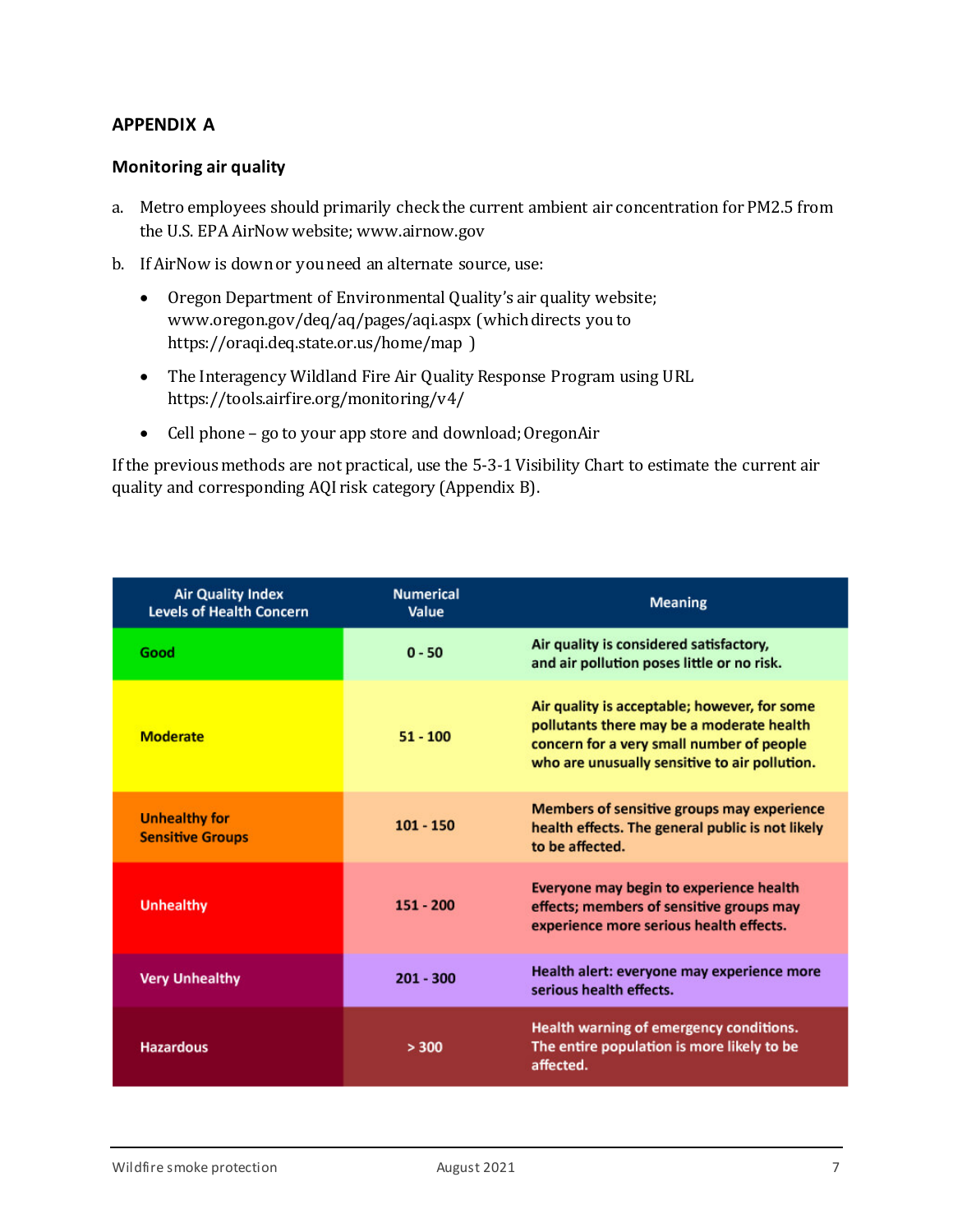# **APPENDIX B 5-3-1 Index: Estimating visibility**

Determine the limit of your visual range by looking for distant targets or familiar landmarks such as mountains, mesas, hills, or buildings at known distances (miles). The visual range is that point at which these targets are no longer visible. As a general rule of thumb: if you can clearly see the outlines of individual trees on the horizon it is generally less than five miles away.

Ideally, the viewing of any distance targets should be made with the sun behind you. Looking into the sun or at an angle increases the ability of sunlight to reflect off of the smoke, and thus making the visibility estimate less reliable.

Once distance has been determined, follow this simple guide:

- If visibility is well over five miles, the air quality is generally good.
- Even if visibility is five miles away but generally hazy, air quality is moderate and beginning to deteriorate, and is generally healthy, except possibly for smoke sensitive persons. The general public should avoid prolonged exposure if conditions are smoky to the point where visibility is closer to the 5-mile range.
- If under five miles, the air quality is unhealthy for young children, adults over age 65, pregnant women, and people with heart and/or lung disease, asthma or other respiratory illness. These people should minimize outdoor activity.
- If under three miles, the air quality is unhealthy for everyone. Young children, adults over age 65, pregnant women, and people with heart and/or lung disease, asthma or other respiratory illness. These people should minimize outdoor activity.
- If under one mile, the air quality is unhealthy for everyone. Everyone should avoid all outdoor activities.

| Using the 5-3-1 Visibility index |  |  |  |
|----------------------------------|--|--|--|
|----------------------------------|--|--|--|

| Distance you can<br>$see$ * | You are:<br>An adult<br>A teenager<br>$\bullet$<br>An older child | Age 65 and over<br>Pregnant<br>A young child | Or you have:<br>Asthma<br>$\bullet$<br>Respiratory illness<br>$\bullet$<br>Lung or heart disease<br>$\bullet$ |
|-----------------------------|-------------------------------------------------------------------|----------------------------------------------|---------------------------------------------------------------------------------------------------------------|
| 5 miles                     | check visibility                                                  | minimize outdoor activity                    | minimize outdoor activity                                                                                     |
| 3 miles                     | minimize outdoor activity                                         | stay inside                                  | stay inside                                                                                                   |
| 1 mile                      | stay inside                                                       | stay inside                                  | stay inside                                                                                                   |

\* Less reliable under high humidity conditions

*No matter how far you can see, if you feel like you are having health effects from smoke exposure, take extra care to stay inside or get to an area with better air quality. You should also see your doctor or other health professional as needed.*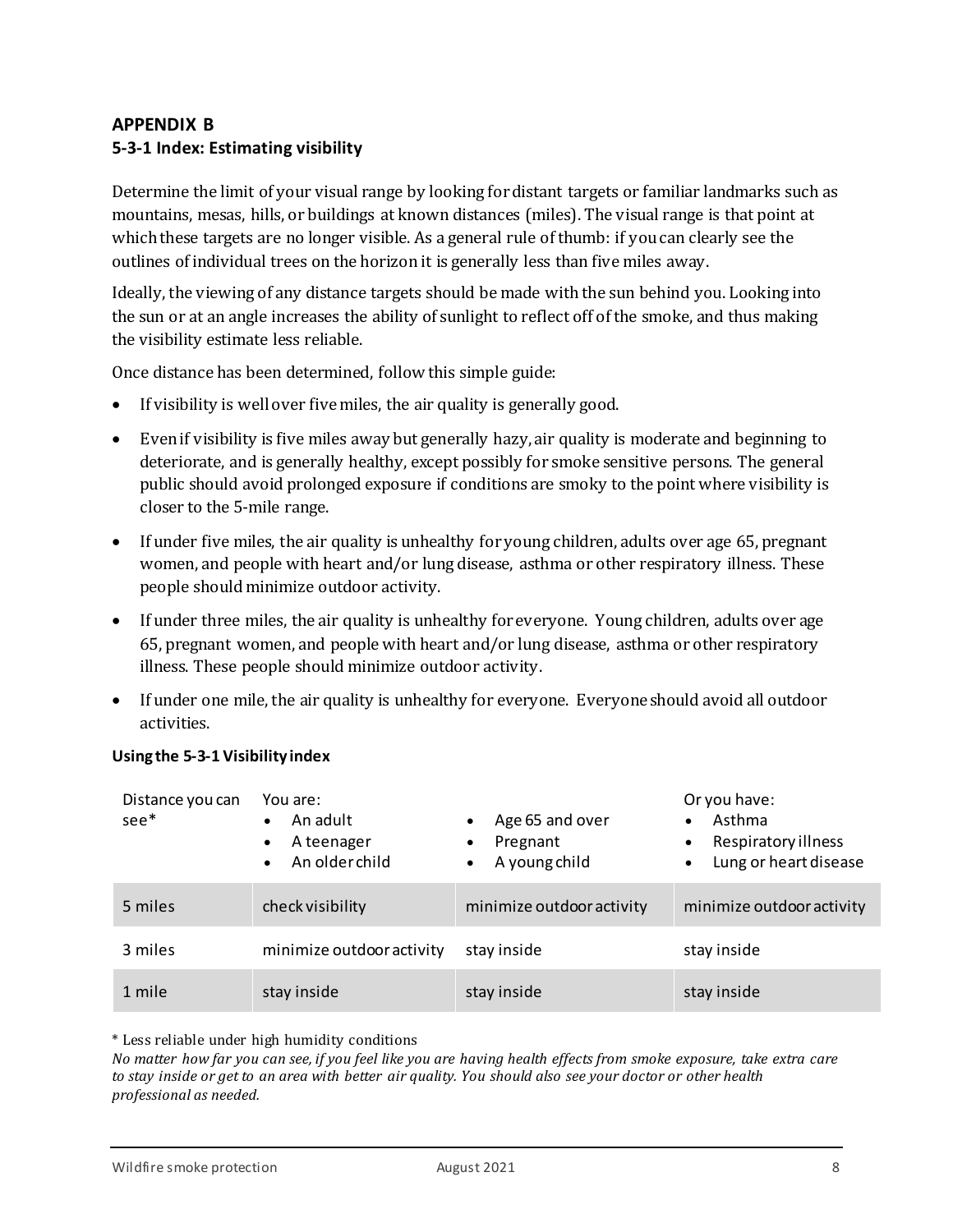# **APPENDIX C**

## **Respiratory Protection Program: Wildfire Smoke Filtering Facepiece**

This appendix applies only to the required use of NIOSH-approved filtering facepiece respirators, including N95, P95, and R95, to be used by personnel for protection exclusively for wildfire smoke exposures when workplace ambient air concentrations of PM2.5 is at or above 150.5 ug/m3 (AQI 201) but below PM2.5 500.4 ug/m3 (AQI 501).

Note: For the 2021 wildfire season, KN-95s previously approved under the FDA's Emergency Use Authorization can be used to substitute for NIOSH-approved filtering facepiece respirators for exposures under 500.4 ug/m3 (AQI 500).

Filtering facepiece respirators are disposable, negative-pressure, air purifying respirators where an integral part of the facepiece or the entire facepiece is made of air contaminant filtering material. This appendix does not apply to other types of respirators, including but not limited to elastomeric tight-fitting respirators, nor does it apply to situations where workers use filtering facepiece respirators for protection against air contaminants other than PM2.5 from wildfire smoke.

Personnel who are required to wear filtering facepiece respirators to protect against wildfire smoke exposures when workplace ambient air concentrations of PM2.5 is at or above 150.5 ug/m3 (AQI 201) must follow Metro's agency wide safety policy on; Respiratory Protectionlocated on the MetroNet at the following location;

<https://metronet.oregonmetro.gov/services/Documents/Safety/Respiratory%20Protection.pdf>

#### **Employee training**

Employees wearing filtering facepiece respirators are trained in the proper use of the respirators. Training shall include the following topics:

- Putting on and removing filtering facepiece respirators
- Limitations on use
- How to care for the respirator
- The ability to demonstrate a seal check

#### **Seal check**

Each employee who uses a filtering facepiece respirator must perform a user seal check to ensure that the respirator is properly sealed to the face is achieved each time the respirator is put on. Either the positive or negative pressure checks listed in this appendix or the respirator manufacturer's recommended user seal check method must be used.

#### Positive pressure user seal check

Once you have properly donned the respirator, conductthe user seal check as follows:

- place your hands over the facepiece, covering as much surface area as possible
- exhale gently into the facepiece
- The face fit is considered satisfactory if a slight positive pressure is being built up inside the facepiece without any evidence of outward leakage of air at the seal.